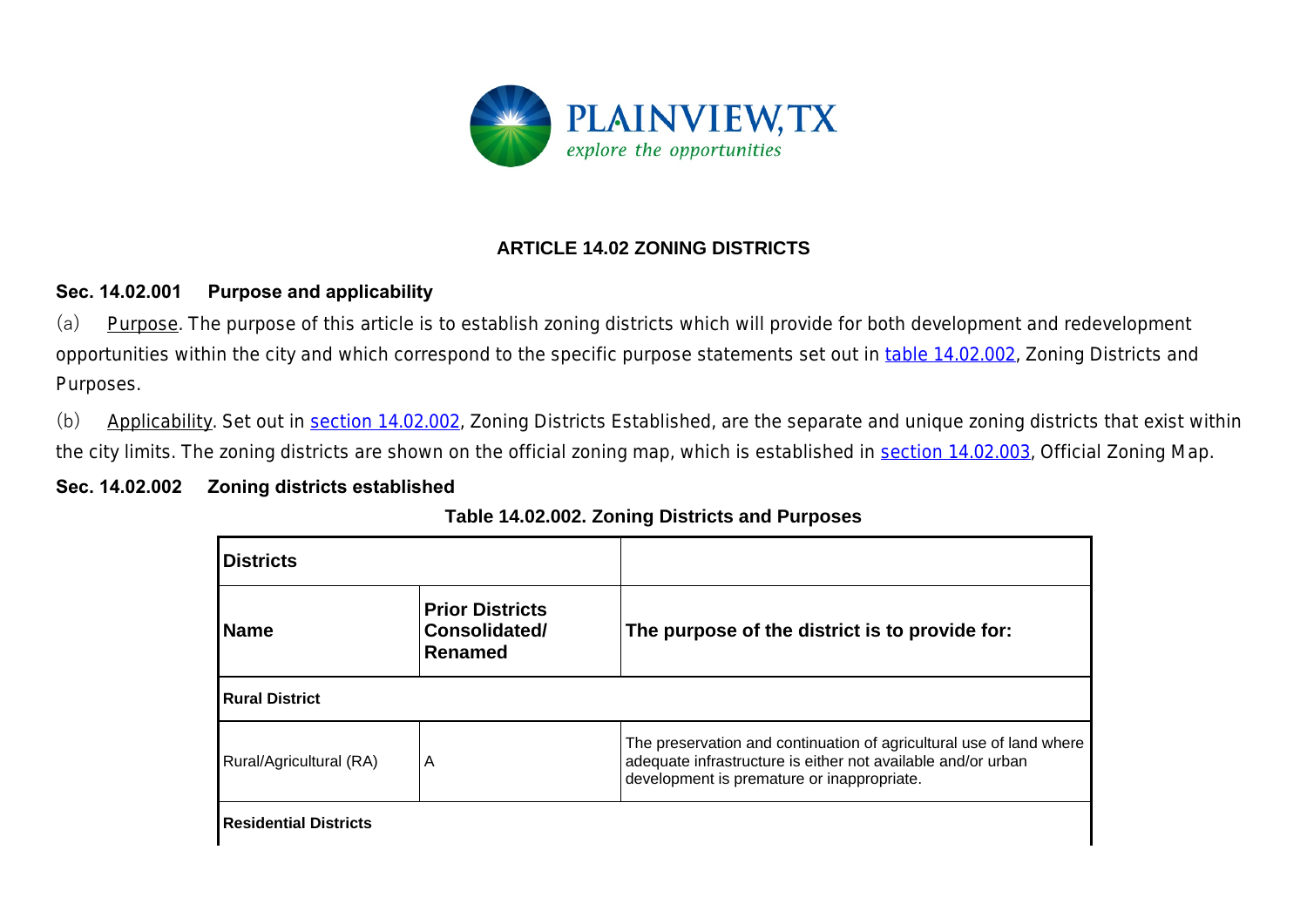| Suburban Residential (SR)             | $R-1L$                  | The development and preservation of single-family detached<br>residential neighborhoods with a suburban low-density character.                                                                                                                                                                                                                                                                                                                                                                     |  |  |  |
|---------------------------------------|-------------------------|----------------------------------------------------------------------------------------------------------------------------------------------------------------------------------------------------------------------------------------------------------------------------------------------------------------------------------------------------------------------------------------------------------------------------------------------------------------------------------------------------|--|--|--|
|                                       | $R-1$                   |                                                                                                                                                                                                                                                                                                                                                                                                                                                                                                    |  |  |  |
|                                       | $R-2$                   |                                                                                                                                                                                                                                                                                                                                                                                                                                                                                                    |  |  |  |
| Mixed Residential (MR)                | 2F                      | The development and preservation of single-family detached and<br>single-family attached residential neighborhoods (i.e., duplexes<br>and townhomes) with a suburban character. This district may<br>provide a "buffer" between the low-density SR district and the<br>nonresidential districts.                                                                                                                                                                                                   |  |  |  |
|                                       | SF-A                    |                                                                                                                                                                                                                                                                                                                                                                                                                                                                                                    |  |  |  |
| Multifamily Residential (MF)          | $MF-1$                  | A variety of different housing options within a single medium<br>density zoning district. Such housing options include a variety of<br>single-family attached (i.e., duplexes and townhomes), single-<br>family detached and multifamily residential uses.                                                                                                                                                                                                                                         |  |  |  |
|                                       | $MF-2$                  |                                                                                                                                                                                                                                                                                                                                                                                                                                                                                                    |  |  |  |
| <b>Manufactured Housing</b><br>(MH)   | $MH-1$                  | To provide locations within the city for properly maintained<br>manufactured home parks.                                                                                                                                                                                                                                                                                                                                                                                                           |  |  |  |
|                                       | MH-2                    |                                                                                                                                                                                                                                                                                                                                                                                                                                                                                                    |  |  |  |
| <b>Nonresidential Districts</b>       |                         |                                                                                                                                                                                                                                                                                                                                                                                                                                                                                                    |  |  |  |
| <b>College and University</b><br>(CU) | U                       | Locations for the development of and activities associated with the<br>operations of an accredited college or university.                                                                                                                                                                                                                                                                                                                                                                          |  |  |  |
| Downtown (DT)                         | <b>D-H Overlay</b>      | Commercial and mixed-use development within the city's original<br>downtown. Development within the Downtown District is urban in<br>character (i.e., buildings are built to the street and parking is<br>generally provided on-street or in public or private parking lots<br>which may include structured parking). Additionally, the purpose of<br>this district is to provide for protection and enhancement of<br>designated areas which have historical, architectural or cultural<br>merit. |  |  |  |
| Mixed Use (MU)                        | CB (except D-H Overlay) | A mix of residential, retail, service, office and general commercial<br>uses. This broad range of permitted uses is intended to promote<br>revitalization of the area surrounding downtown.                                                                                                                                                                                                                                                                                                        |  |  |  |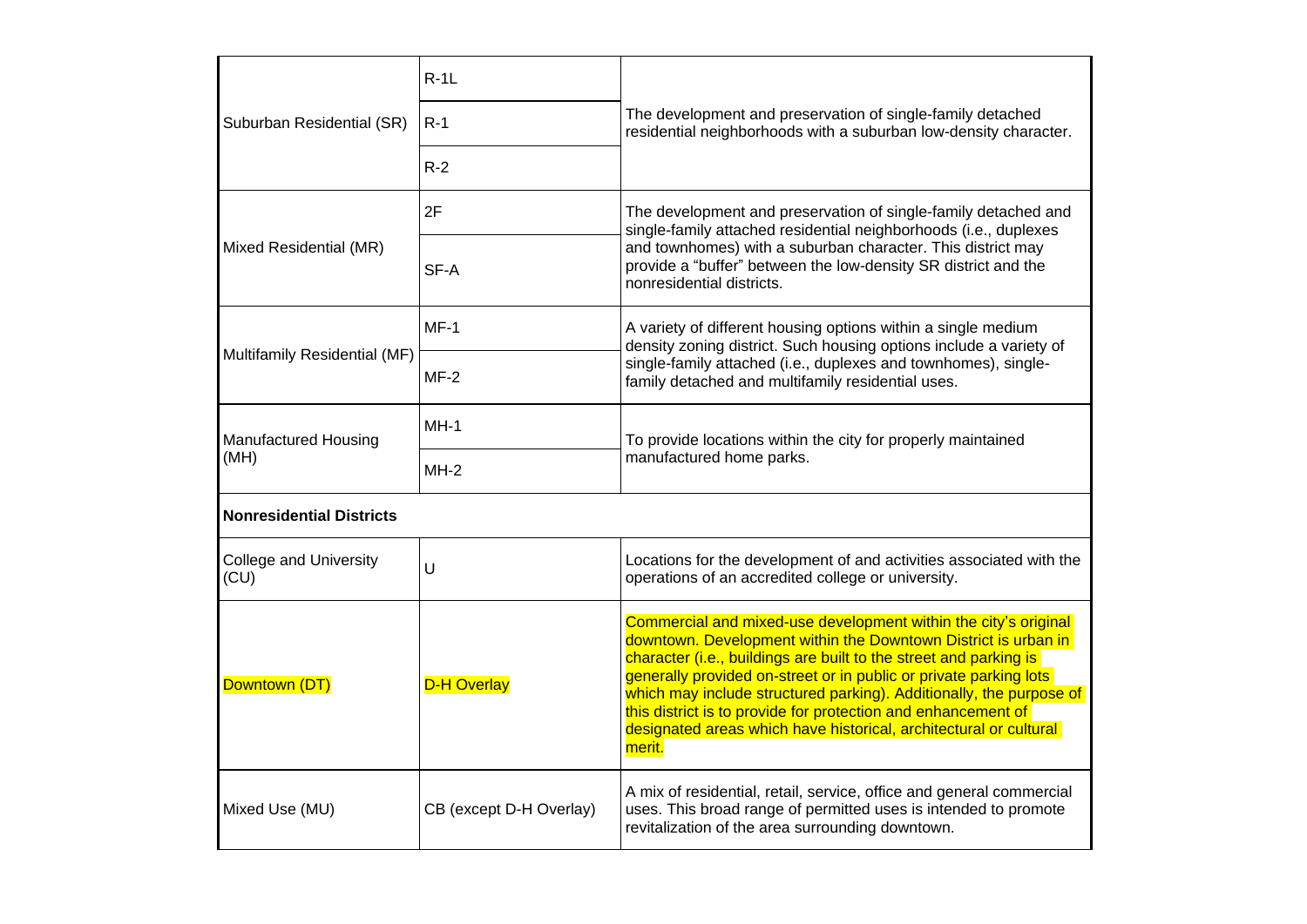| Neighborhood Commercial<br>(NC)      | $\circ$<br>$C-1$  | Limited and non-intrusive commercial uses within a 0.25 mile to<br>0.5 mile radius to residential neighborhoods. This provides citizens<br>the ability to obtain essential goods and services within both<br>walking and biking distance to their homes. Additionally, office<br>uses that create minor automobile traffic are also appropriate<br>located in this district. Such districts should be adjacent to collector<br>or arterial streets and may serve as an area of transition between<br>residential and commercial uses. |  |  |  |
|--------------------------------------|-------------------|---------------------------------------------------------------------------------------------------------------------------------------------------------------------------------------------------------------------------------------------------------------------------------------------------------------------------------------------------------------------------------------------------------------------------------------------------------------------------------------------------------------------------------------|--|--|--|
| General Commercial (GC)              | $C-2$             | General commercial uses. The character of this district is intended<br>to be auto-urban.                                                                                                                                                                                                                                                                                                                                                                                                                                              |  |  |  |
|                                      | $C-3$             |                                                                                                                                                                                                                                                                                                                                                                                                                                                                                                                                       |  |  |  |
| Light Industrial (LI)                | $M-1$             | Industrial, warehousing, and commercial uses requiring indoor and<br>outside storage and display.                                                                                                                                                                                                                                                                                                                                                                                                                                     |  |  |  |
| Heavy Industrial (HI)                | $M-2$             | Heavy industrial and/or manufacturing uses which will or may<br>produce off-site noise, odor, dust and/or other visible and sensory<br>impacts.                                                                                                                                                                                                                                                                                                                                                                                       |  |  |  |
| <b>Special and Overlay Districts</b> |                   |                                                                                                                                                                                                                                                                                                                                                                                                                                                                                                                                       |  |  |  |
| Airport Overlay District (AP)        | $\qquad \qquad -$ | Protection against the encroachment of incompatible uses to<br>protect safe airport operations.                                                                                                                                                                                                                                                                                                                                                                                                                                       |  |  |  |
| Floodplain Overlay District<br>(FP)  | <b>FP</b>         | The minimization of land uses which could create adverse<br>emergency management response issues in the advent of a major<br>flood. The land uses to be excluded from this overlay district<br>include those uses that would create a significant burden to<br>emergency management personnel when a significant flooding<br>event does occur.                                                                                                                                                                                        |  |  |  |
| Planned Development (PD)             | <b>PD</b>         | The unified and coordinated development of parcels or tracts of<br>land. Certain freedom of choice as to intended land uses shall be<br>permitted, provided that the essential site development regulations<br>are complied with and that the intended uses are not in conflict<br>with the general purpose and intent of either this chapter or the<br>city's comprehensive plan.                                                                                                                                                    |  |  |  |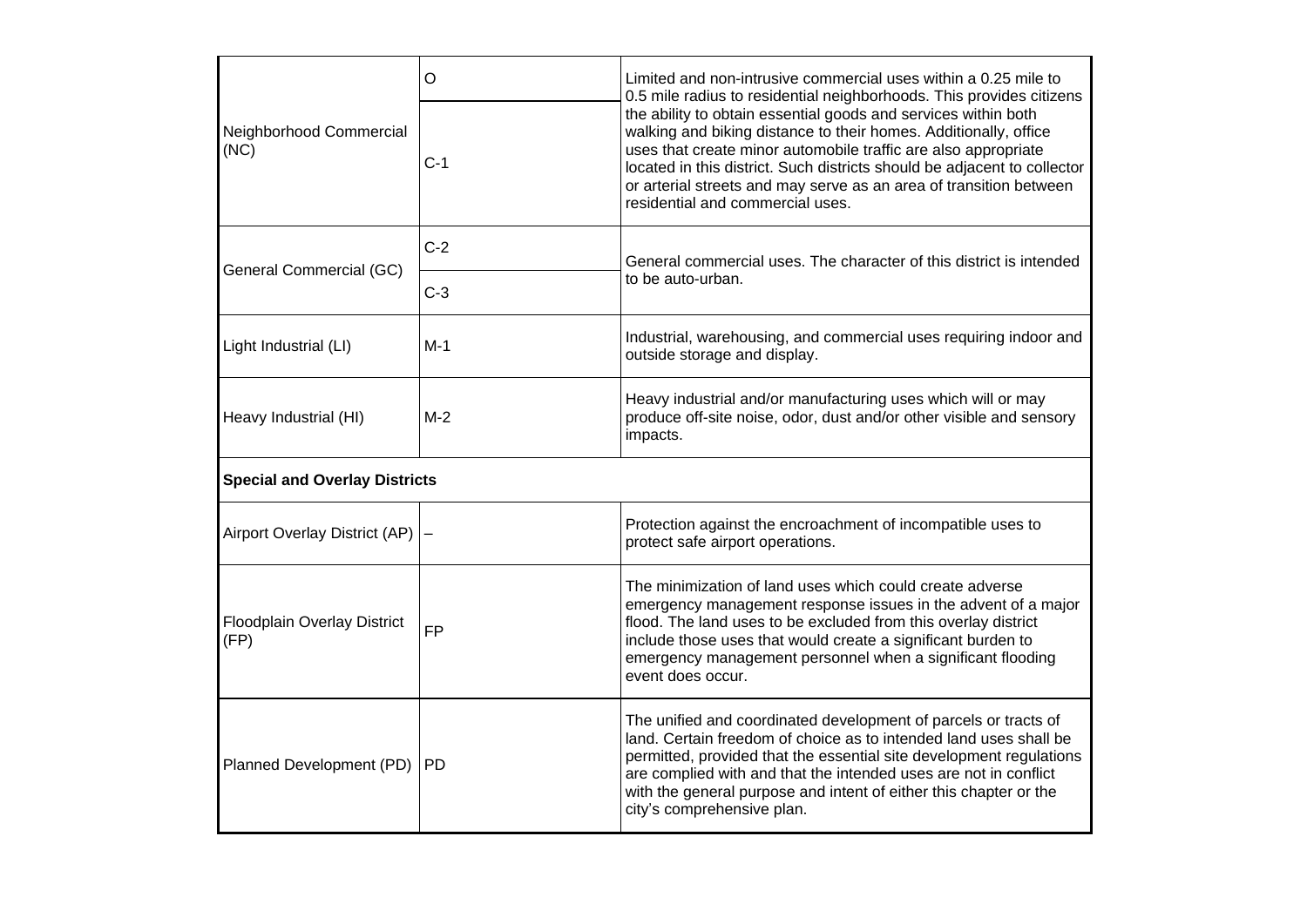#### **Sec. 14.02.003 Official zoning map**

(a) Generally. An up-to-date and official copy of the City of Plainview zoning map is maintained by the administrator and is available for inspection during regular business hours at city hall.

(b) Force and effect. The zoning map and all notations, references, and other information shown on the map are a part of this chapter and have the same force and effect as this chapter's text.

(c) Omitted land. It is the intent of this chapter for the entire area of the city to be zoned. This includes all land and water areas, rivers, streets, alleys, railroads, and other rights-of-way. Any area not shown on the zoning map as being included in a specific zone shall be classified as Rural/Agricultural (RA).

(d) Annexed and undesignated property. For the purposes of ensuring that all land within the municipal limits has a zoning designation, any land that is not assigned a zoning district on the official zoning map or any land that is annexed into the city, without an express zoning district designated within the annexation ordinance, shall be zoned as Rural/Agricultural (RA).

(e) Rezoning. Any amendment to the zoning classification (rezoning) on the zoning map shall include the legal description of the land involved extending to the centerline of abutting rights-of-way.

(f) Interpreting the zoning map. Where the zoning map appears to be unclear regarding the location of district boundaries, the administrator, or at the administrator's discretion, the planning and zoning commission, shall make a determination using the following criteria:

(1) Rights-of-way or easements. Where boundary lines appear to follow existing streets, alleys, railroad tracks, utility lines, or similar features, the zoning boundary shall be construed to follow the centerline of such features. Where the location of these features on the ground differ from that shown on the zoning map, the features on the ground control.

(2) Property lines. Where the boundaries are indicated as approximately following property or other lot lines, such lines shall be construed to be the boundaries.

(3) Watercourses. Boundaries shown as following, or approximately following, the shoreline or centerline of drainage ways, rivers, streams, water bodies, or other watercourses shall be construed as following the channel shoreline or centerline. In the event of a natural change in the location of such streams or other watercourses, the zoning district boundary shall be construed as moving with the channel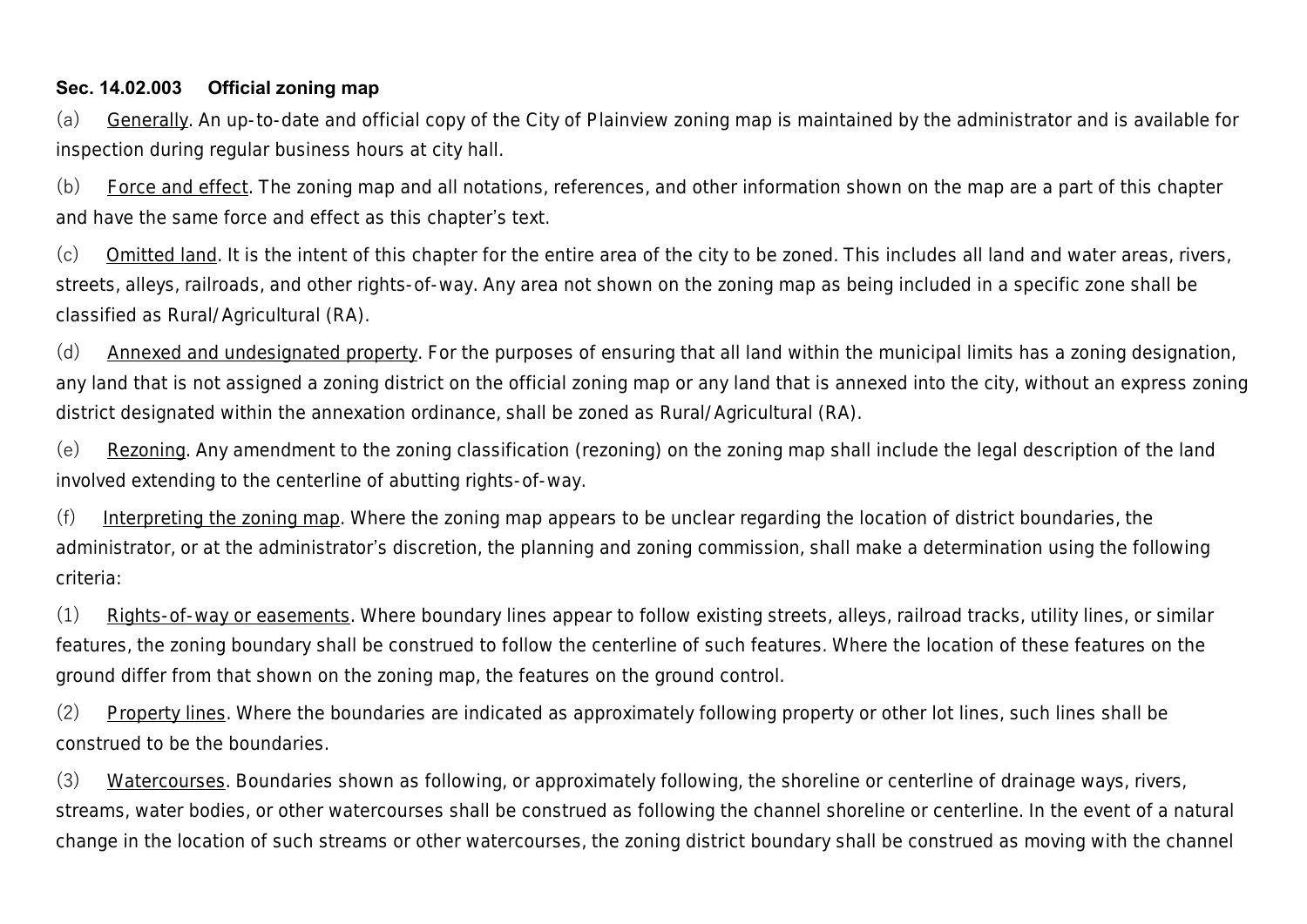shoreline or centerline.

(4) Unsubdivided land or no identifiable feature. Where unsubdivided land or where a zoning district boundary follows no identifiable feature, the location of the boundary, unless the same is indicated by dimensions, shall be determined by applying, in order, the following rules:

(A) Legal description. The boundary shall be according to the legal description in the ordinance establishing the district boundaries.

(B) Text dimensions. The boundary shall be located by reference to dimensions shown in the text on the zoning map.

(C) Map scale. The boundary shall be located using the map scale appearing on the zoning map.

(5) Floodplain boundaries. When not otherwise determined, the boundaries of flood zones shall follow contour or elevation lines at the elevation above sea level indicated on the official flood hazard boundary map (FHBM) or flood insurance rate map (FIRM). Elevations between stream cross-sections on the FHBM or FIRM shall be determined by proportional interpolation.

(6) Vacation or abandonment. Where a public street, alley, or parcel of land is officially vacated or abandoned, the regulations applicable to the abutting property apply equally to the vacated or abandoned street, alley, or parcel of land.

#### **Sec. 14.02.004 Airport (AP) Overlay District**

See City of Plainview Code of Ordinances, article 1.14, *Airports*.

### **Sec. 14.02.005 Floodplain (FP) Overlay District**

(a) Purpose and intent. It has been determined that within the City of Plainview corporate limits there exist flood hazard areas which are subject to periodic inundation and which can result in loss of life and property and in general adversely affect the public health, safety, and general welfare.

(b) Establishment of overlay district. To minimize the potential adverse effects of flooding and associated problems, a Floodplain (FP) Overlay District is established which delineates the floodway encroachment lines which are still subject to inundation by the regulatory 100-year flood. This district is superimposed on the City of Plainview official zoning map and its provisions apply to all lands, water areas and watercourses within the City of Plainview.

(c) Designation of floodplain district boundaries. The floodplain overlay district boundary is determined by the Federal Emergency Management Administration's flood hazard boundary map. Where interpretation is required as to the exact location of the boundaries of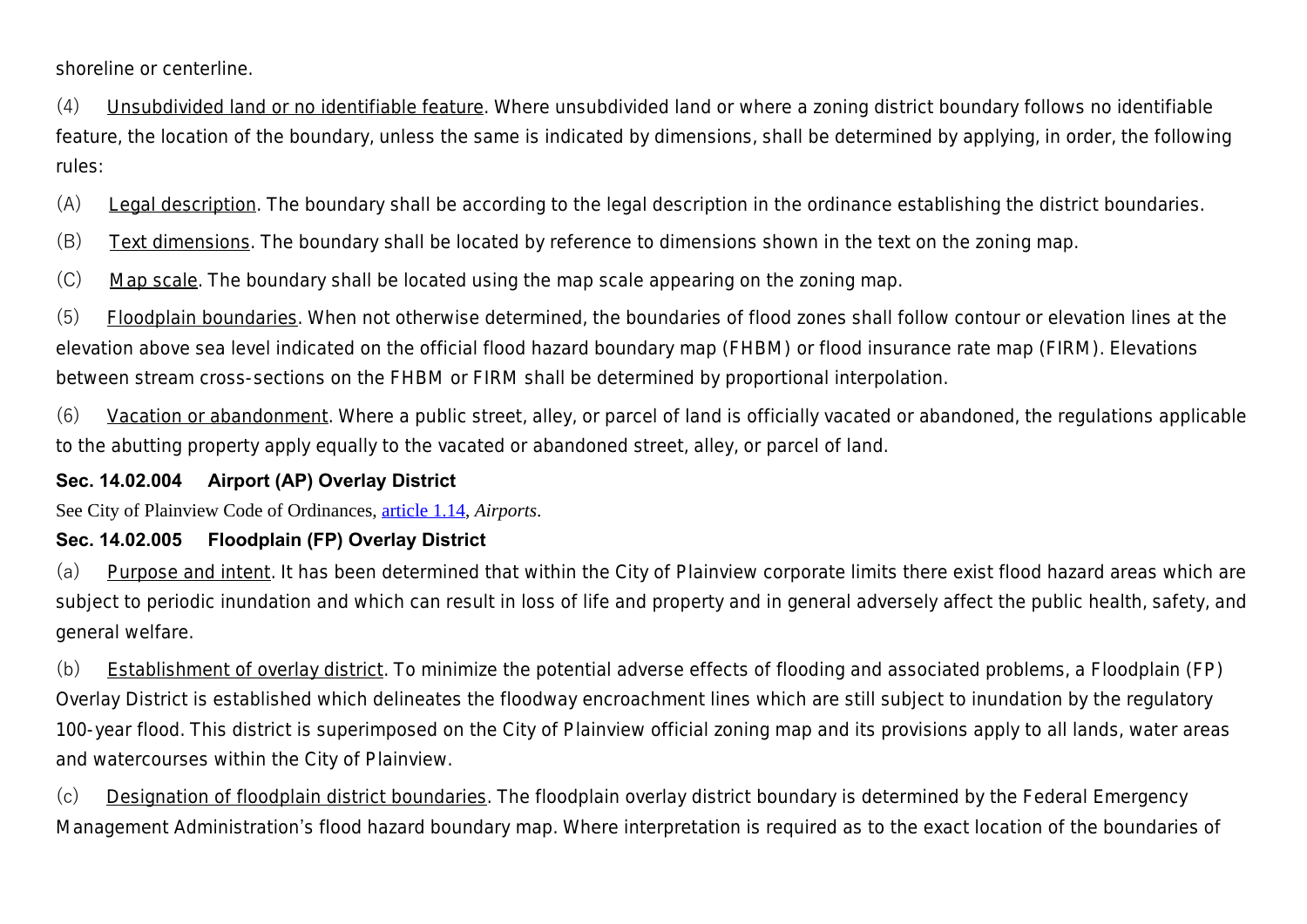said districts then reference to the current FEMA flood hazard boundary map or other updated surveys and studies, using controlling floodwater surface and land elevation data therefrom, plus interpretation and review by the administrator, shall be made for more exact determination.

(d) Relationship to articles on wet weather lakes and flood prevention. Nothing in this chapter shall supersede the requirements found within article 3.12, *Wet Weather Lake Areas*, and article 3.13, *Flood Prevention*.

## **Sec. 14.02.006 Planned Development (PD) District regulations**

(a) Purposes. In order that the public health, safety, integrity, and general welfare may be furthered to meet shifting market demands, the Planned Development (PD) zone is established to provide project variety and diversity through the modification of standards within this chapter, so that maximum long-range neighborhood and community benefits can be gained for the following purposes:

(1) To encourage a pattern of development that enhances the landscape in a manner which could not otherwise be accomplished using a different zone, such that placement and construction of buildings, paths, and roads tend to enhance the natural assets, and unique landforms which are already present on-site;

(2) To encourage innovations in residential, commercial, recreational, and industrial development so that the demands of the population may be met by greater variety in type, design, and layout of buildings; and

(3) To provide for necessary commercial, recreational, and educational facilities conveniently located in proximity to residential uses.

(b) Applicability.

(1) Threshold. No PD zone shall be created unless it is demonstrated that the zone materially advances the purposes set out in subsection (a) above.

(2) Higher quality development required. Any development approved through the use of the PD zone shall be of a higher quality than would otherwise be achieved through the application of this chapter. PD zones shall not be used to avoid the intent of requirements of this chapter which provides for community benefit that more than offsets the impacts of the development allowed with a PD.

(c) Historic standards and overlay districts. All planned developments must in conformance with the requirements of the historic standards and overlay districts where they are located. This is to include, but not limited to: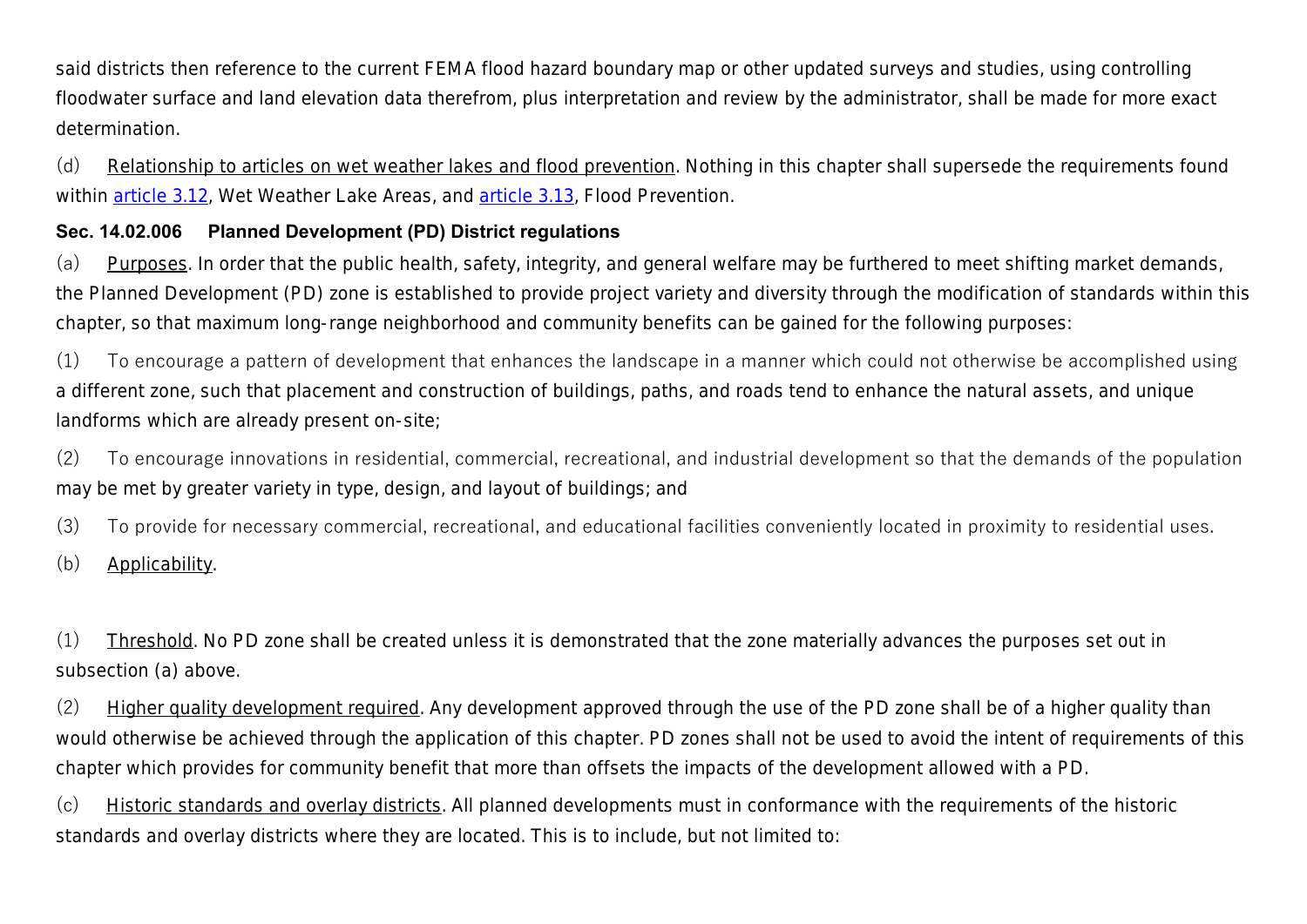- (1) Section 14.02.004, *Airport (AP) Overlay District*;
- (2) Section 14.02.005, *Floodplain (FP) Overlay District*;
- (3) Section 14.05.005 [Section 14.05.007], *Historic Standards for the Downtown District*.

(d) Use regulations. A building or premises in this zoning district may be used for any use allowed in any district contained in this chapter, except:

(1) Those uses specifically prohibited by this chapter, including but not limited to the three overlay districts cited in subsection (c) of this section; and

(2) Any use that is shown to not conform with the purpose and intent of the city's comprehensive plan.

(e) Height, lot, and yard requirements. The height, lot, and yard requirements shall conform to those requirements of the appropriate subsections of this chapter for the appropriate intended use, except that modifications in these regulations may be granted if it shall be found that such modifications will not adversely affect nearby properties and provides a higher standard of built environment than what is presently permitted.

#### (f) Area requirements.

(1) The entire tract to be zoned (PD) may be considered as one building lot, or separate areas intended for separate land uses may be considered as separate building lots. Area requirements shall conform to those regulations for the appropriate intended use, except that for each 75 dwelling units, one acre of land shall be designated and appropriately developed as recreational or open space.

(2) A minimum land area of 10 acres shall be required before an application for a PD will be approved.

(g) Parking regulations. Off-street parking spaces shall be provided in accordance with the requirements for specific uses set forth in article 14.06, *Parking and Loading*.

(h) Subdivision regulations. All requirements of chapter 10, *Subdivision Regulations*, shall be complied with, except for height, lot, yard, and area requirements should it found that the proposed development provides a higher standard of built environment.

- (i) Lighting. No provisions of section 14.06.003, *Lighting*, are to be waived via a PD application.
- (j) Noise. No provisions of article 8.04, *Noise*, are to be waived via a PD application.